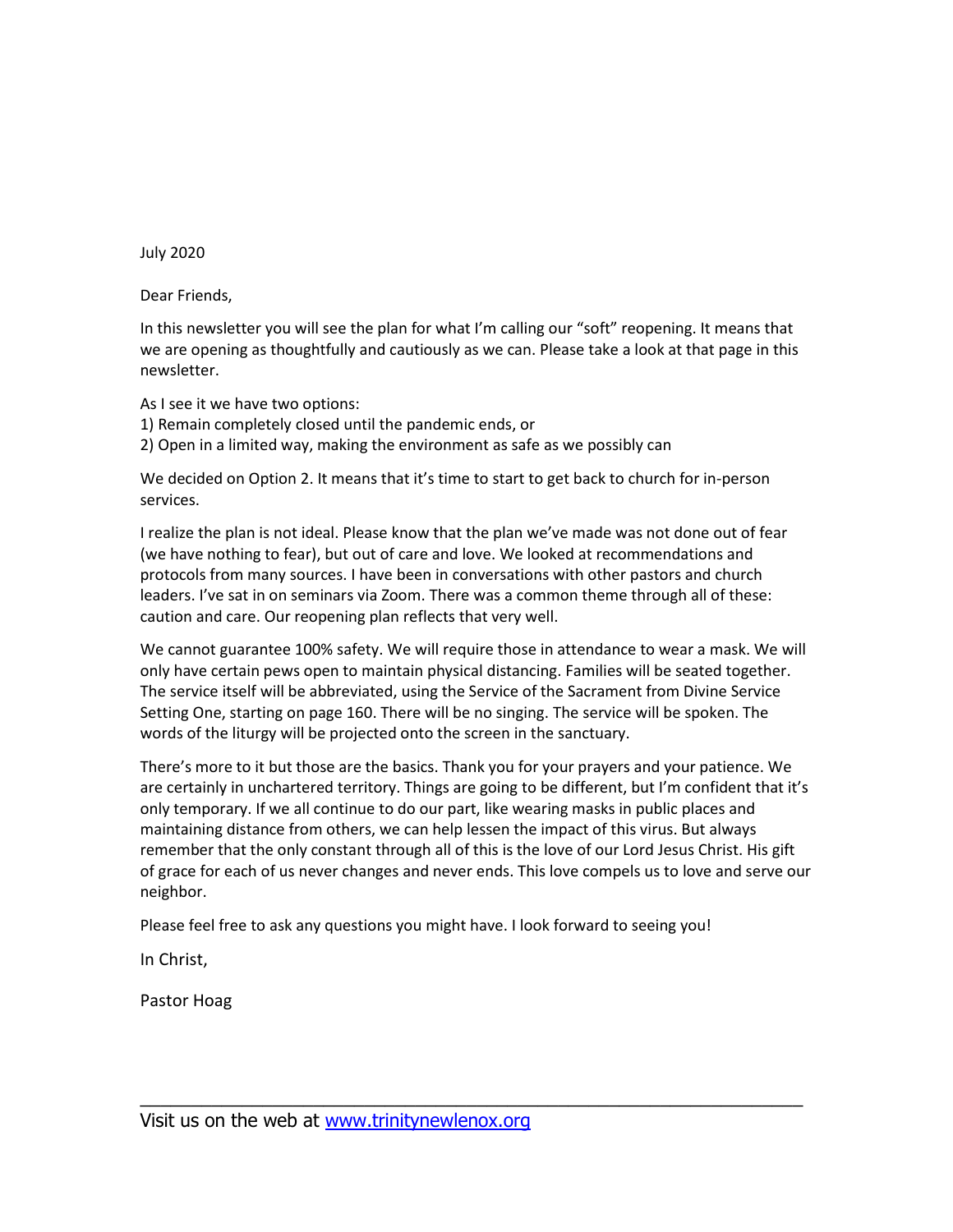

### **Please see the reopening sheet attached with this newsletter.**

**Ushers**: The usher schedule for the soft reopening is the same as the regular year usher day/time schedule. The exception is the time frame. Early service ushers (8:00 am) will serve at the 10:00 am service and the regular late service (10:30 am) ushers will serve at the 10:45 am service. Duties will be much less and modified to keep social distance (See reopening usher duties on the reopening sheet attached). Ushers will serve more as guides for seating and seeing that masks are worn and social distances are maintained. If ushers are uncomfortable with serving for the reopening services, please contact the church office and let us know if you will not be comfortable ushering on your regular Sunday.



Update from Church Council President, Jeff McDonald.

As you will see in other parts of this newsletter, we are slowly moving toward reopening the church. I've had several people contact me about when and how this will happen and I am sure I speak for most when I say it can't happen soon enough. BUT, I am also aware of the risks associated with doing too much too soon, so I have been happy to defer to our re-opening committee that was formed to address this very issue. They have all volunteered for this committee and I want to thank them all for their efforts in helping us to open as safely and responsibly as we can. I am confident there are some who would prefer we return to normal sooner while others will find our reopening plans to be too aggressive for their liking. Know that we are looking to do what is best for our members overall and please bear with us as we identify and implement that path. There will come a day when we look back in wonder at how crippling this virus has been on our society at large, but as we see some states begin to tighten back down after opening, we are reminded that a conservative course has the best long-term chance of being successful. Please continue to tune in to our online services each week to help you through what is unquestionably a challenging time for all of us.

 $\overline{a_1}$  ,  $\overline{a_2}$  ,  $\overline{a_3}$  ,  $\overline{a_4}$  ,  $\overline{a_5}$  ,  $\overline{a_6}$  ,  $\overline{a_7}$  ,  $\overline{a_8}$  ,  $\overline{a_9}$  ,  $\overline{a_9}$  ,  $\overline{a_9}$  ,  $\overline{a_9}$  ,  $\overline{a_9}$  ,  $\overline{a_9}$  ,  $\overline{a_9}$  ,  $\overline{a_9}$  ,  $\overline{a_9}$  ,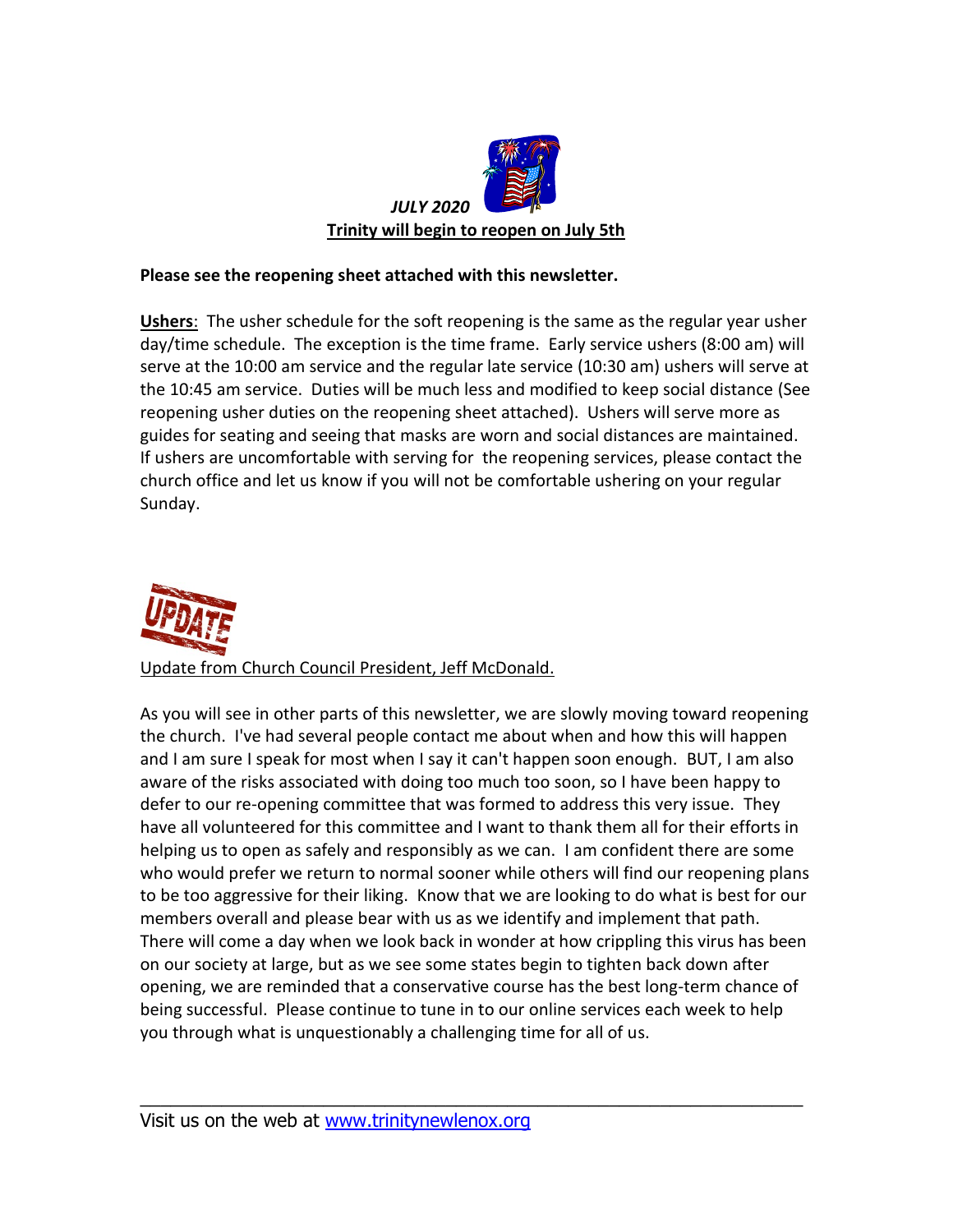I mentioned that church council continues to meet during the summer months (usually the months that we take off due to limited activities at the church) in response to the challenges and uncertainties of the ongoing pandemic. I also mentioned last month that we had seen an increase in online giving and that we were on the path toward recovering from the financial impact this pandemic had on us. I am very happy to report this month that due to a very generous month of giving in May, we actually have surpassed our 2019 giving on a year to date basis. Surpassed! And we haven't been in the building since the middle of March! I want to thank all of you who have gone out of your way to help keep our church financially solvent during this challenging time. We are just modestly under budget for the year, but we are very close to it thanks to the ongoing generosity of our members. Thank you one and all for your unwavering support of our church!

In closing, what sort of update from me doesn't involve the kitchen remodeling project? I'm soon going to need a new topic to discuss as we are very near the point of this project being completed at last. We expect a few finishing touches to be done in the next week or two and that we will call the Village back for a final inspection at that point. Our thanks once again to the tenacious efforts of our property directors on seeing this through to completion.





## *2020-2021 Trinity Pre-School*

Pre-School Registration for September 2020-2021. Please tell your friends and neighbors. If you have any questions, please call the pre-school at 815.485.6973. There is a non-refundable registration fee of \$60.00 per student. The tuition per month for the school year beginning September 2020, will be \$115.00 for two day students and \$145.00 for three day students. Children must have turned 3 by September 1, 2020.

 $\overline{a_1}$  ,  $\overline{a_2}$  ,  $\overline{a_3}$  ,  $\overline{a_4}$  ,  $\overline{a_5}$  ,  $\overline{a_6}$  ,  $\overline{a_7}$  ,  $\overline{a_8}$  ,  $\overline{a_9}$  ,  $\overline{a_9}$  ,  $\overline{a_9}$  ,  $\overline{a_9}$  ,  $\overline{a_9}$  ,  $\overline{a_9}$  ,  $\overline{a_9}$  ,  $\overline{a_9}$  ,  $\overline{a_9}$  ,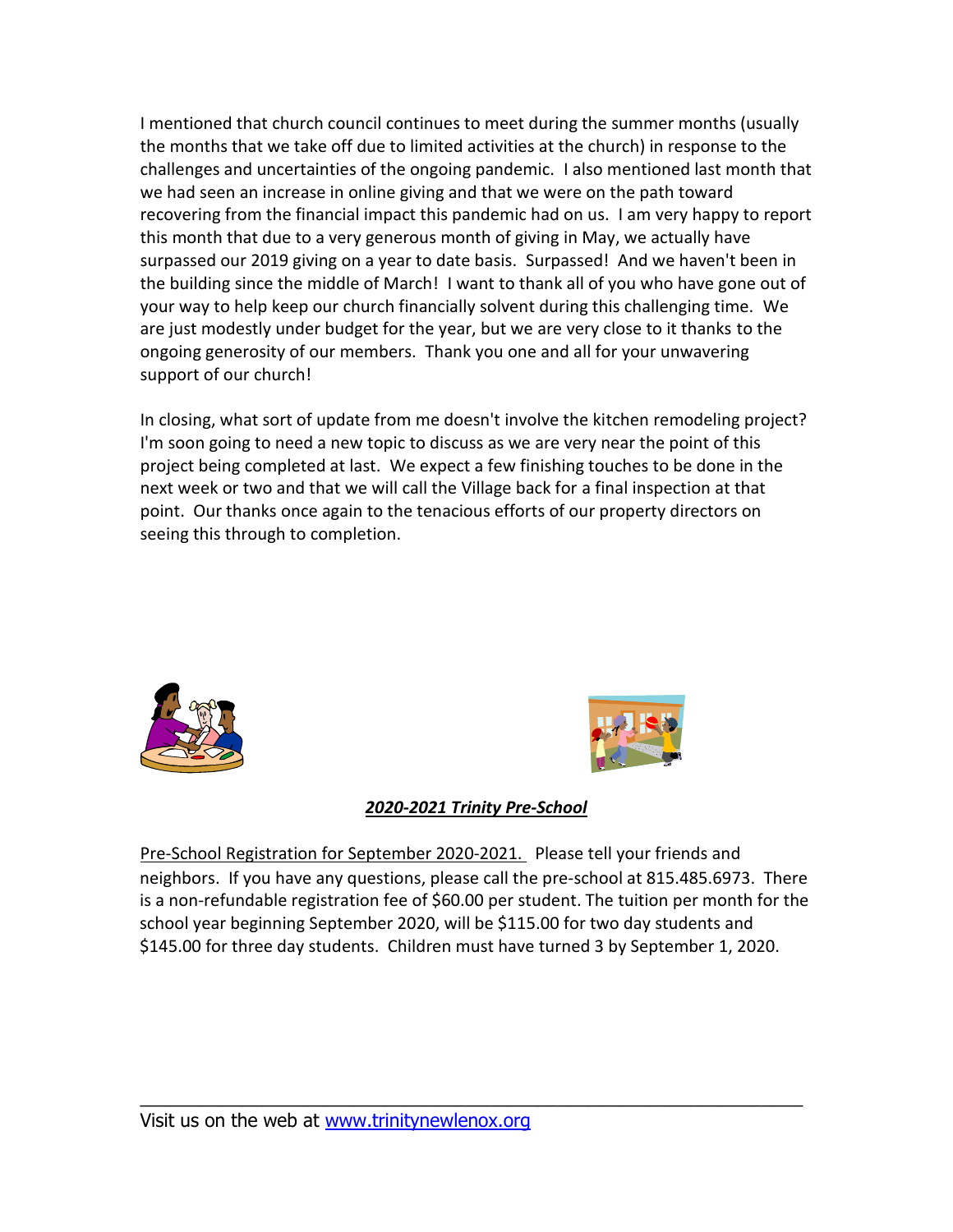## **Member Updates:**

Baptisms: Michael Asher Macaluso – June 21, 2020 Samuel Elliott Gedvilas – June 26, 2020

Deaths: Tom Clark – May 31, 2020 Millie Steinbrenner – June 28, 2020



All Bible Classes and Sunday School have taken a break for the summer. See you all in September!



We wanted to let you know that VBS this year will be virtual, with online videos and a craft packet you will be able to pick up at church. There is no charge for VBS this year. If you wish, and if you are able, we ask you donate to Morningstar Mission and/or New Lenox Food Pantry. Please sign up on our website so that we know how many craft packets to prepare.

Deadline to sign up for craft packets: June 19 Pick up craft packets: July 1-2 Videos ready online: July 6-10

We pray that you are doing well during these challenging times. If your family needs assistance or just needs to talk, please contact us. We care!

 $\overline{a_1}$  ,  $\overline{a_2}$  ,  $\overline{a_3}$  ,  $\overline{a_4}$  ,  $\overline{a_5}$  ,  $\overline{a_6}$  ,  $\overline{a_7}$  ,  $\overline{a_8}$  ,  $\overline{a_9}$  ,  $\overline{a_9}$  ,  $\overline{a_9}$  ,  $\overline{a_9}$  ,  $\overline{a_9}$  ,  $\overline{a_9}$  ,  $\overline{a_9}$  ,  $\overline{a_9}$  ,  $\overline{a_9}$  ,

Visit us on the web at [www.trinitynewlenox.org](http://www.trinitynewlenox.org/)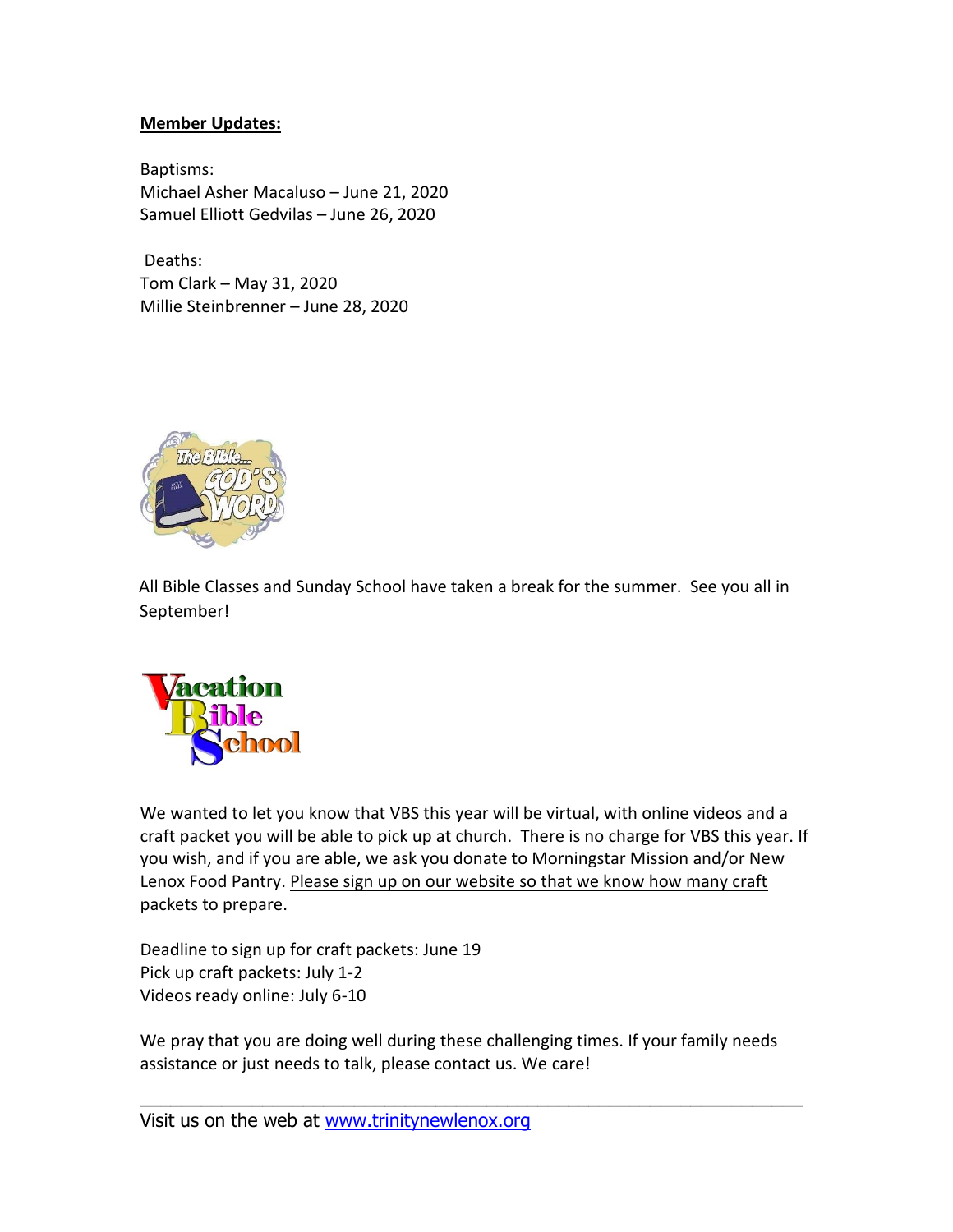

*ALTAR FLOWERS:* Flowers are placed on the altar every weekend to enhance and beautify the altar area in memory of a loved one, to commemorate a birthday, wedding, anniversary, or in celebration of God's blessings. A 2020 flower chart showing open weekends is posted in the cabinet across the general church office. The flower order forms are attached to the cabinet. If you would like to sponsor flowers on a particular weekend, complete the form and place it along with a **check made out to Trinity Lutheran Chancel Guild** in the Chancel Guild mailbox in the church office. If you want a date already chosen, it may be possible to share the date and the cost with permission from the person who has already selected the date. If you have any questions, please contact Kay Purnell at [purnellk51@hotmail.com](mailto:purnellk51@hotmail.com) or (815) 485-9017. Flowers may be picked up after the 10:30 Sunday service. Thank you to all who participate!

Flowers left in the gym will be disposed of after 1 week.

# **Flowers for the week of:**

July 5<sup>th</sup> – Tom and Wend Kaun in Thanksgiving of their many blessings

July 12<sup>th</sup> – Rita Larson in Memory of the men in her life: Terry, Fred, and Todd

 $\overline{a_1}$  ,  $\overline{a_2}$  ,  $\overline{a_3}$  ,  $\overline{a_4}$  ,  $\overline{a_5}$  ,  $\overline{a_6}$  ,  $\overline{a_7}$  ,  $\overline{a_8}$  ,  $\overline{a_9}$  ,  $\overline{a_9}$  ,  $\overline{a_9}$  ,  $\overline{a_9}$  ,  $\overline{a_9}$  ,  $\overline{a_9}$  ,  $\overline{a_9}$  ,  $\overline{a_9}$  ,  $\overline{a_9}$  ,



**Chancel Guild Schedule for July** 

July 5 – Sally Jackson / Debbie Crawford July 12 - Debbie Crawford / Denise Buchanan July 19 – Judi Donovan / Allene Bachmann July 26 – Allene Bachmann / Rita Larson